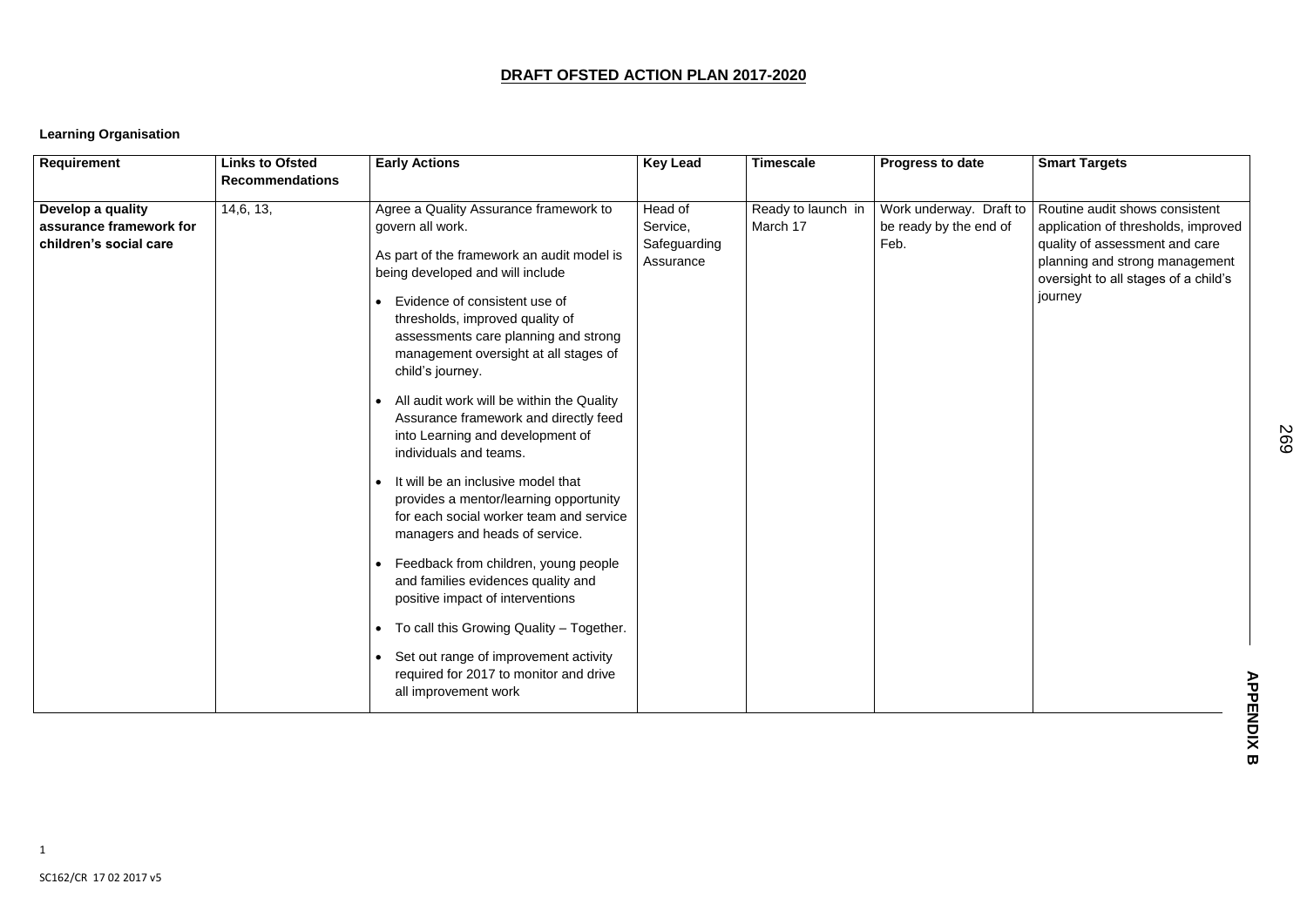| <b>Requirement</b>            | <b>Links to Ofsted</b><br><b>Recommendations</b> | <b>Early Actions</b>                                                                                                    | <b>Key Lead</b>    | <b>Timescale</b>  | <b>Progress to date</b>      | <b>Smart Targets</b>                                             |
|-------------------------------|--------------------------------------------------|-------------------------------------------------------------------------------------------------------------------------|--------------------|-------------------|------------------------------|------------------------------------------------------------------|
|                               | 17                                               |                                                                                                                         | Head of            |                   |                              |                                                                  |
| <b>Develop clear learning</b> |                                                  | Use the Practice Development group to                                                                                   |                    | Group established | Social work steering         | Strong, appropriately trained                                    |
| programme for social work     |                                                  | develop and embed practice standards for                                                                                | Service,           | Jan 2017.         | group now re-                | workforce delivering good service                                |
| staff - from induction to     |                                                  | practice and management across the                                                                                      | Practice           |                   | established                  | that evidences improved outcomes                                 |
| exit                          | workforce.                                       | Workforce                                                                                                               |                    | Targeted support  | for children.                |                                                                  |
|                               |                                                  | Agree shared post with L&D to support                                                                                   | Development        | March 2017        | delivered to ASYE            |                                                                  |
|                               |                                                  | social work learning pathway                                                                                            | Lead               |                   | workers in First             |                                                                  |
|                               |                                                  |                                                                                                                         |                    |                   | Response                     |                                                                  |
|                               |                                                  | Review and consider infrastructure needed                                                                               | AD, Children's     | Feb/March 2017    |                              |                                                                  |
|                               |                                                  | to support this work                                                                                                    | <b>Social Care</b> |                   | Review of current cohort     |                                                                  |
|                               |                                                  |                                                                                                                         |                    | April 2017        | of ASYE training             |                                                                  |
|                               |                                                  | Consideration to develop 'social work<br>academy' and 'grow your own' approaches<br>to ensuring a sustainable workforce |                    |                   |                              |                                                                  |
| Develop approach to           | 17                                               | Develop a methodology to implement the                                                                                  | L&D/CSC            | May 17            | Work ongoing                 | Strong, appropriately trained                                    |
| social work progression       |                                                  | social work reforms and build career                                                                                    | Resources          |                   |                              | workforce delivering good service                                |
| and accreditation at all      |                                                  | pathways for Leicestershire                                                                                             |                    |                   |                              | that evidences improved outcomes                                 |
| levels                        |                                                  |                                                                                                                         |                    |                   |                              | for children.                                                    |
| <b>Strong leadership to</b>   | $1 - 17$                                         | External SMT to set standard and lead on                                                                                | AD, Children's     | June 17           | <b>Practice Development</b>  | Routine audit shows consistent                                   |
| create learning culture       |                                                  | implementation.                                                                                                         | <b>Social Care</b> |                   | Group in place               | application of thresholds, improved                              |
|                               |                                                  | Ensure there is good two-way                                                                                            |                    |                   | WikiLeeks in place           | quality of assessment and care<br>planning and strong management |
|                               |                                                  | communication between managers and                                                                                      |                    |                   |                              | oversight to all stages of a child's                             |
|                               |                                                  | staff to disseminate and embed learning                                                                                 |                    |                   | <b>External SMT sessions</b> | journey                                                          |
|                               |                                                  | from all improvement activity.                                                                                          |                    |                   | established.                 |                                                                  |
|                               |                                                  |                                                                                                                         |                    |                   | Peformance meeting           |                                                                  |
|                               |                                                  | Use good practice examples identified                                                                                   |                    |                   | (monthly)                    |                                                                  |
|                               |                                                  | through inspection and audit to assist                                                                                  |                    |                   |                              |                                                                  |
|                               |                                                  | shared learning to build on good practice.                                                                              |                    |                   |                              |                                                                  |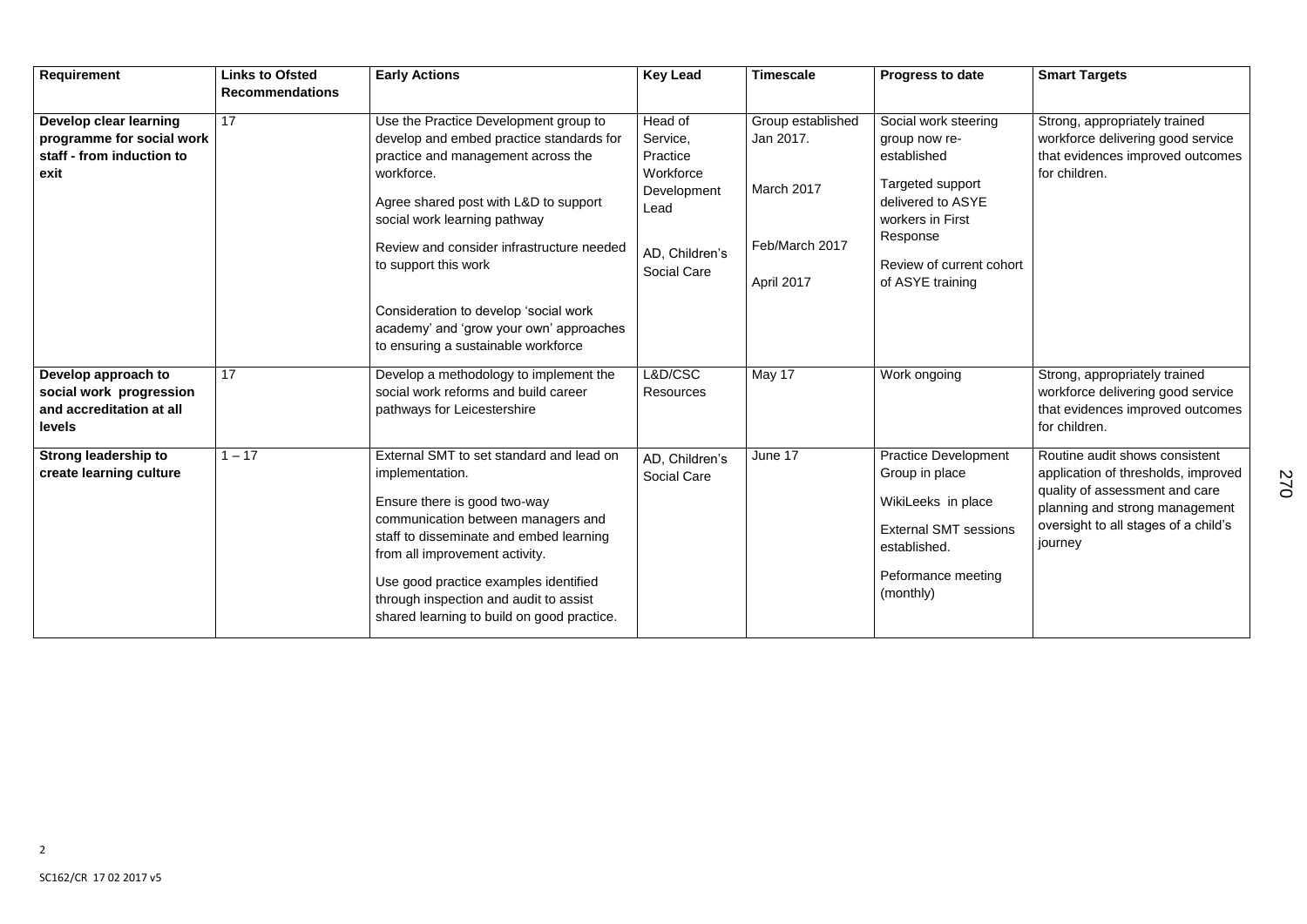#### **Practice Excellence**

| <b>Requirement</b>                                           | <b>Links to Ofsted</b> | <b>Early Actions</b>                                                                                                                                                                                             | <b>Key Lead</b>                                                                                                                                                                                         | <b>Timescales</b>           | <b>Progress</b>                                                                                                                                                                          | <b>Smart Targets</b>                                                                                                                                                                                                                                                                    |
|--------------------------------------------------------------|------------------------|------------------------------------------------------------------------------------------------------------------------------------------------------------------------------------------------------------------|---------------------------------------------------------------------------------------------------------------------------------------------------------------------------------------------------------|-----------------------------|------------------------------------------------------------------------------------------------------------------------------------------------------------------------------------------|-----------------------------------------------------------------------------------------------------------------------------------------------------------------------------------------------------------------------------------------------------------------------------------------|
|                                                              | <b>Recommendations</b> |                                                                                                                                                                                                                  |                                                                                                                                                                                                         |                             |                                                                                                                                                                                          |                                                                                                                                                                                                                                                                                         |
| Fidelity to the signs of<br>safety model                     | 6                      | Involve practice development group in<br>ensuring fidelity to model.<br>Establish posts within the infrastructure<br>which will support practice development<br>(advanced practitioners)                         | Head of<br>Service,<br>Practice<br>Workforce<br>Development<br>Lead<br>AD, Children's<br><b>Social Care</b>                                                                                             | Ongoing<br><b>June 2017</b> | Group established. First<br>meeting held in Jan<br>2017.<br><b>TOR</b> membership<br>agreed.<br>Await success of bid for<br>2 <sup>nd</sup> part of national<br>programme (SoS)          | Feedback from children, young<br>people and families evidences<br>quality and positive impact of<br>interventions.                                                                                                                                                                      |
| <b>Application of practice</b><br>framework                  | $6\phantom{1}$         | Ensure workforce strategy includes the<br>practice framework and is embedded in day<br>to day business.                                                                                                          | Head of<br>Service,<br>Practice<br>Workforce<br>Development<br>Lead                                                                                                                                     | <b>June 2017</b>            | Practice framework is<br>developed                                                                                                                                                       | Performance indicators evidence<br>improving outcomes for children<br>and young people.<br>Routine audit shows consistent<br>application of thresholds, improved<br>quality of assessment and care<br>planning and strong management<br>oversight to all stages of a child's<br>journey |
| <b>Application of practice &amp;</b><br>management standards | $1 - 17$               | Consultation and launch with all managers<br>Ensure consistency in using existing<br>standards where there are gaps.<br>Practice standards developed.<br>Examples of good practice shared across<br>the Service. | Head of<br>Service,<br>Safeguarding<br>Assurance<br>Head of<br>Service,<br>Practice<br>Workforce<br>Development<br>Lead<br>Head of<br>Service,<br>Children's<br><b>Social Care</b><br><b>Field Work</b> | March 2017                  | Work is underway to<br>identify where standards<br>are in place and where<br>there are gaps.<br>Practice standard being<br>drafted.<br><b>Practice Development</b><br>Group established. | Routine audit shows consistent<br>application of thresholds, improved<br>quality of assessment and care<br>planning and strong management<br>oversight to all stages of a child's<br>journey                                                                                            |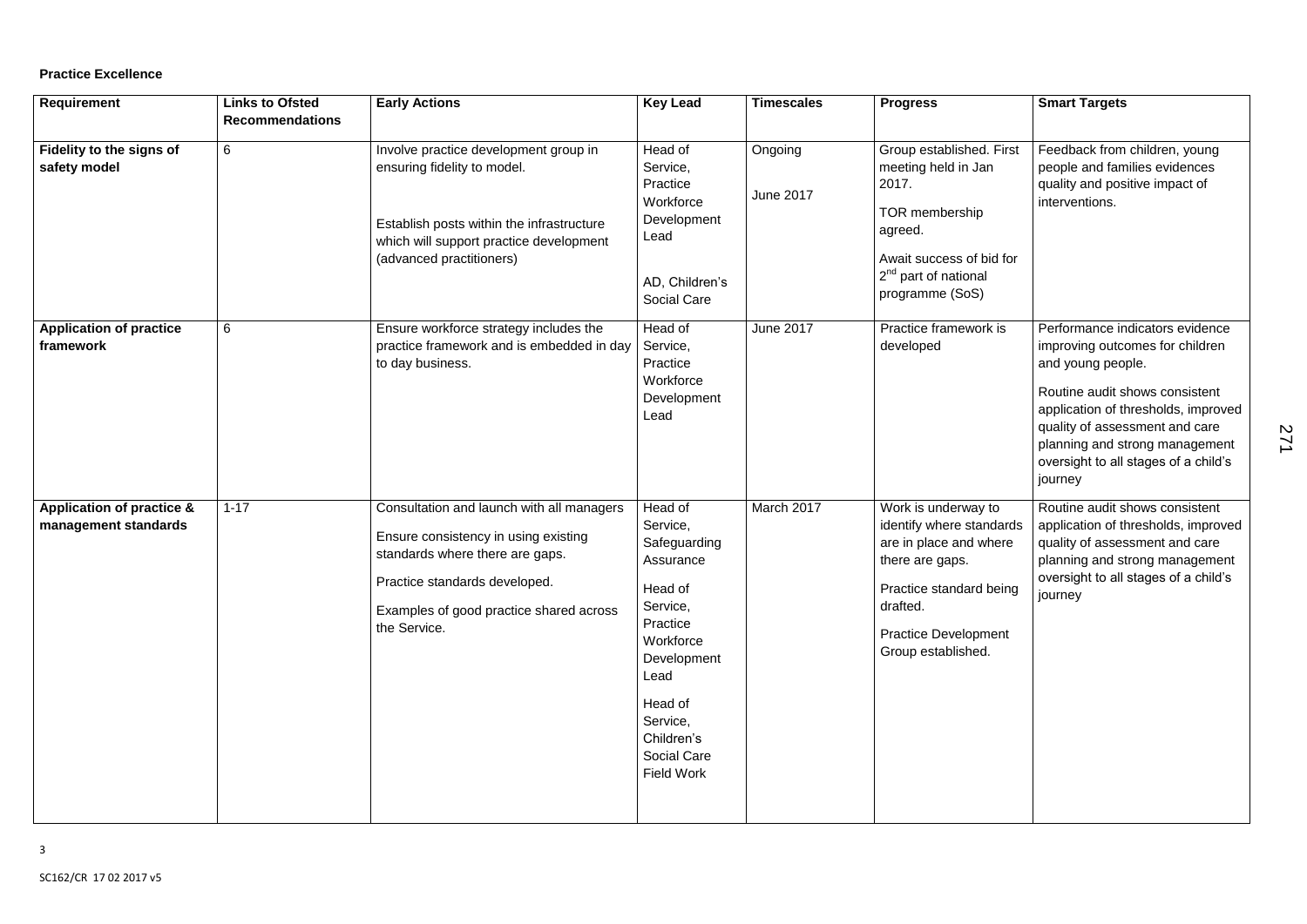| Requirement                                                                                                                                                                            | <b>Links to Ofsted</b> | <b>Early Actions</b>                                                                                                                                                                                                                                                                                                                                                                                                                                                                                                                                                         | <b>Key Lead</b>                                                                                                                                                                                                                                                    | <b>Timescales</b>            | <b>Progress</b>                                                                                                                                                                                                                 | <b>Smart Targets</b>                                                                                                                                                                                                                                                                                                                                                       |
|----------------------------------------------------------------------------------------------------------------------------------------------------------------------------------------|------------------------|------------------------------------------------------------------------------------------------------------------------------------------------------------------------------------------------------------------------------------------------------------------------------------------------------------------------------------------------------------------------------------------------------------------------------------------------------------------------------------------------------------------------------------------------------------------------------|--------------------------------------------------------------------------------------------------------------------------------------------------------------------------------------------------------------------------------------------------------------------|------------------------------|---------------------------------------------------------------------------------------------------------------------------------------------------------------------------------------------------------------------------------|----------------------------------------------------------------------------------------------------------------------------------------------------------------------------------------------------------------------------------------------------------------------------------------------------------------------------------------------------------------------------|
|                                                                                                                                                                                        | <b>Recommendations</b> |                                                                                                                                                                                                                                                                                                                                                                                                                                                                                                                                                                              |                                                                                                                                                                                                                                                                    |                              |                                                                                                                                                                                                                                 |                                                                                                                                                                                                                                                                                                                                                                            |
| Identify good practice as<br>exemplars to model good<br>engagement.<br><b>Ensuring we take account</b><br>of issues of diversity and<br>inclusion in families in all<br>care planning. | $1 - 17$               | Each area to identify examples of good<br>engagement for example:<br>Working with diversity and issues of<br>identity<br>Working with transgender issues<br>$\bullet$<br>Working with learning difficulties<br>$\bullet$<br>Action learning sets to be established<br>across the service to share and build on<br>best practice. Initially to focus on advice<br>given in WikiLeeks on:<br>Chronologies<br>$\bullet$<br>Genograms<br>$\bullet$                                                                                                                               | Head of<br>Service,<br>Safeguarding<br>Assurance<br>Head of<br>Service,<br>Practice<br>Workforce<br>Development<br>Lead<br>Head of<br>Service,<br>Children in Care<br>Head of<br>Service,<br>Children's<br><b>Social Care</b><br><b>Field Work</b><br>Head of SEND | March 2017                   | Diversity and identity<br>introduced to core<br>training for foster carers<br>2017.<br>Transgender module<br>introduced to foster<br>carers training for 2017.                                                                  | Routine audit shows consistent<br>application of thresholds, improved<br>quality of assessment and care<br>planning and strong management<br>oversight to all stages of a child's<br>journey                                                                                                                                                                               |
| <b>Quality of assessment</b><br>planning and recording<br>supported by reflective<br>supervision that shows<br>effective challenge                                                     | 2,6,17                 | Practice standards set out expectations in<br>relation to high quality assessment<br>planning recording and decision making.<br>Managers ensure that these are embedded<br>in practice.<br>Tracking of performance to evidence<br>improved timeliness monitored through<br>performance meetings<br>Assessment and supervision - Need to<br>set out development expectations and<br>timescales.<br>Develop a learning programme for senior<br>practitioner and team managers to include<br>training and mentoring approaches to<br>develop supervisory skills and competence. | Head of<br>Service,<br>Children in Care<br>Head of<br>Service,<br>Children's<br><b>Social Care</b><br><b>Field Work</b><br><b>Head of SEND</b><br>AD, Children's<br><b>Social Care</b>                                                                             | March/April 17<br>March 2017 | Monthly returns to show<br>supervision has taken<br>place.<br>Meeting with L&D<br>planned.<br><b>Social Worker</b><br>development group re-<br>established.<br>Director/AD in<br>discussion with L&D to<br>identify a resource. | Routine audit shows consistent<br>application of thresholds, improved<br>quality of assessment and care<br>planning and strong management<br>oversight to all stages of a child's<br>journey.<br>Improved timeliness from contact<br>to completion of assessment.<br>Length of time that children are<br>looked after before a permanency<br>decision reduces year-on-year |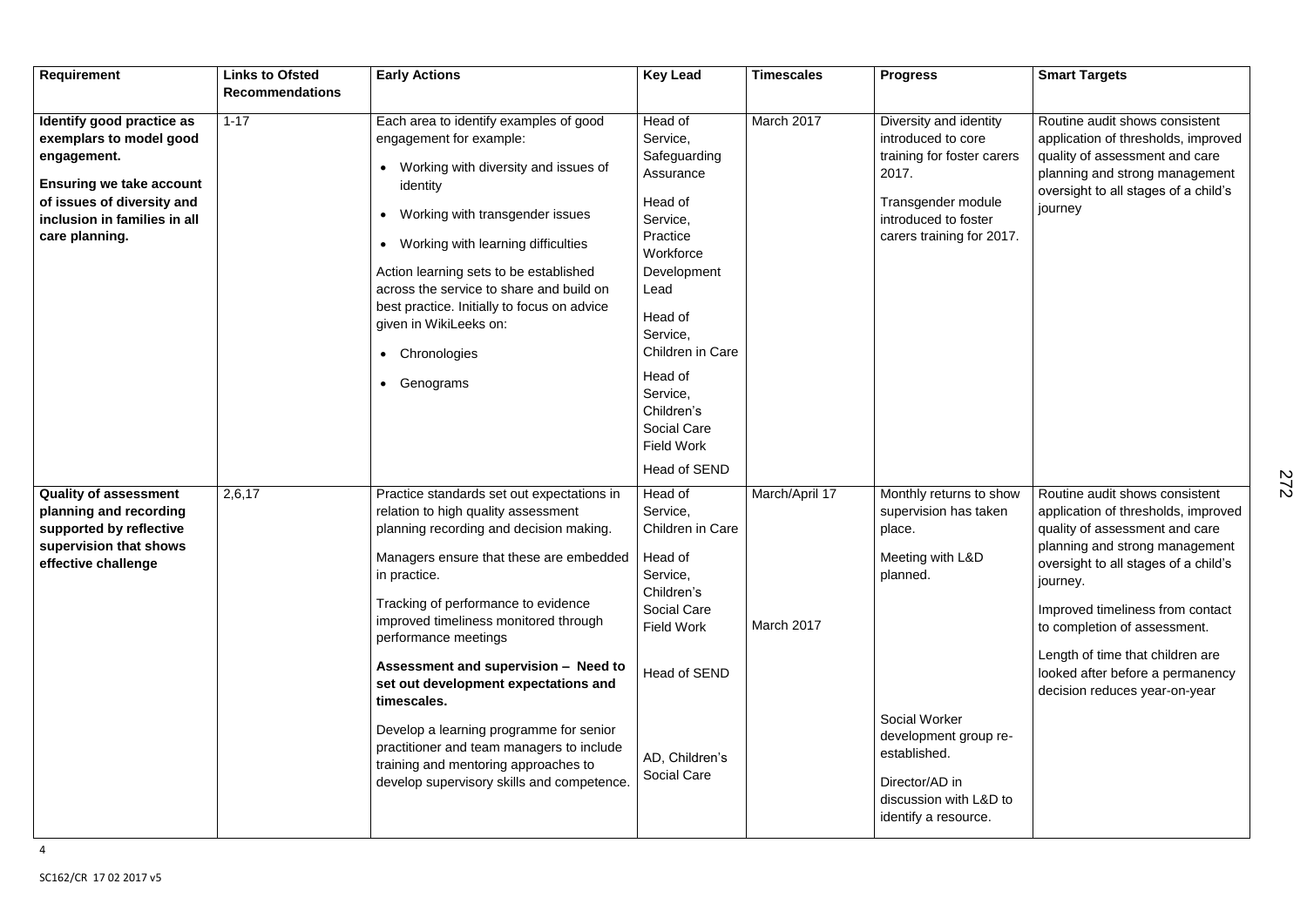| <b>Requirement</b>                                                              | <b>Links to Ofsted</b><br><b>Recommendations</b> | <b>Early Actions</b>                                                                                                                                                                                                                                                                                                                                                                                    | <b>Key Lead</b>                                                                      | <b>Timescales</b> | <b>Progress</b>                                                                                                | <b>Smart Targets</b>                                                                                                                                                                                       |
|---------------------------------------------------------------------------------|--------------------------------------------------|---------------------------------------------------------------------------------------------------------------------------------------------------------------------------------------------------------------------------------------------------------------------------------------------------------------------------------------------------------------------------------------------------------|--------------------------------------------------------------------------------------|-------------------|----------------------------------------------------------------------------------------------------------------|------------------------------------------------------------------------------------------------------------------------------------------------------------------------------------------------------------|
| Good case management                                                            |                                                  | Existing performance meetings are used to<br>ensure that the practice standards,<br>performance information and analysis of<br>improvement activity are being used<br>effectively by operational managers.<br>Where we are working to get children<br>home, or in permanence planning<br>trajectories are used as a case<br>management tool to ensure milestones and<br>timelines are clear and robust. | AD, Children's<br><b>Social Care</b>                                                 | Established now   | Work on improving<br>performance data<br>underway.<br>Work on practice<br>standards underway.                  | Routine audit shows consistent<br>application of thresholds, improved<br>quality of assessment and care<br>planning and strong management<br>oversight to all stages of a child's<br>journey.              |
| <b>Robust Commissioning</b><br>framework across Children<br>and Family Services | $1 - 17$                                         | Commissioning framework and monitoring<br>in place for CiC.                                                                                                                                                                                                                                                                                                                                             | AD, Children's<br>Social Care and<br>Service<br>Manager,<br>Commissioning<br>Support | Established now   | Placement<br>commissioning and<br>monitoring in place.<br>Work began on SENA<br>(Special Educational<br>Needs) | All placements are commissioned<br>against assessment needs of<br>children and young people<br>Placement Stability - percentage<br>of children remaining in the same<br>placement for three years or more. |

## **Right action Right time**

| Requirement                 | <b>Links to Ofsted</b><br><b>Recommendations</b> | <b>Early Actions</b>                                                                                                                                                                                           | <b>Key Lead</b>                                                                                                     | <b>Timescales</b> | <b>Progress</b>                                                                                                                                                                                                                                                                                     | <b>Smart Targets</b>                                                                                   |
|-----------------------------|--------------------------------------------------|----------------------------------------------------------------------------------------------------------------------------------------------------------------------------------------------------------------|---------------------------------------------------------------------------------------------------------------------|-------------------|-----------------------------------------------------------------------------------------------------------------------------------------------------------------------------------------------------------------------------------------------------------------------------------------------------|--------------------------------------------------------------------------------------------------------|
| <b>Achieving permanency</b> |                                                  | Early identification of adoption plans<br>and tracking through Permanence<br>Panel.<br>Development of permanence<br>champions who provide the wider<br>concept of permanence?<br>Permanence Panel established. | <b>Head of Service</b><br>Children in Care<br>Head of<br>Service,<br>Children's<br>Social Care<br><b>Field Work</b> | March 2017        | Manager meeting Feb to<br>look at Permanency<br>Planning.<br><b>Establishment of Task</b><br>and Finish group re<br><b>Special Guardianship</b><br>Orders.<br>Task and Finish group re<br><b>Legal Planning Meetings</b><br>Court<br>process/Connected<br>Carers.<br>Practice summit to be<br>held. | Length of time that children are<br>looked after before a permanency<br>decision reduces year-on-year. |

| re. | 273 |
|-----|-----|
|     |     |
|     |     |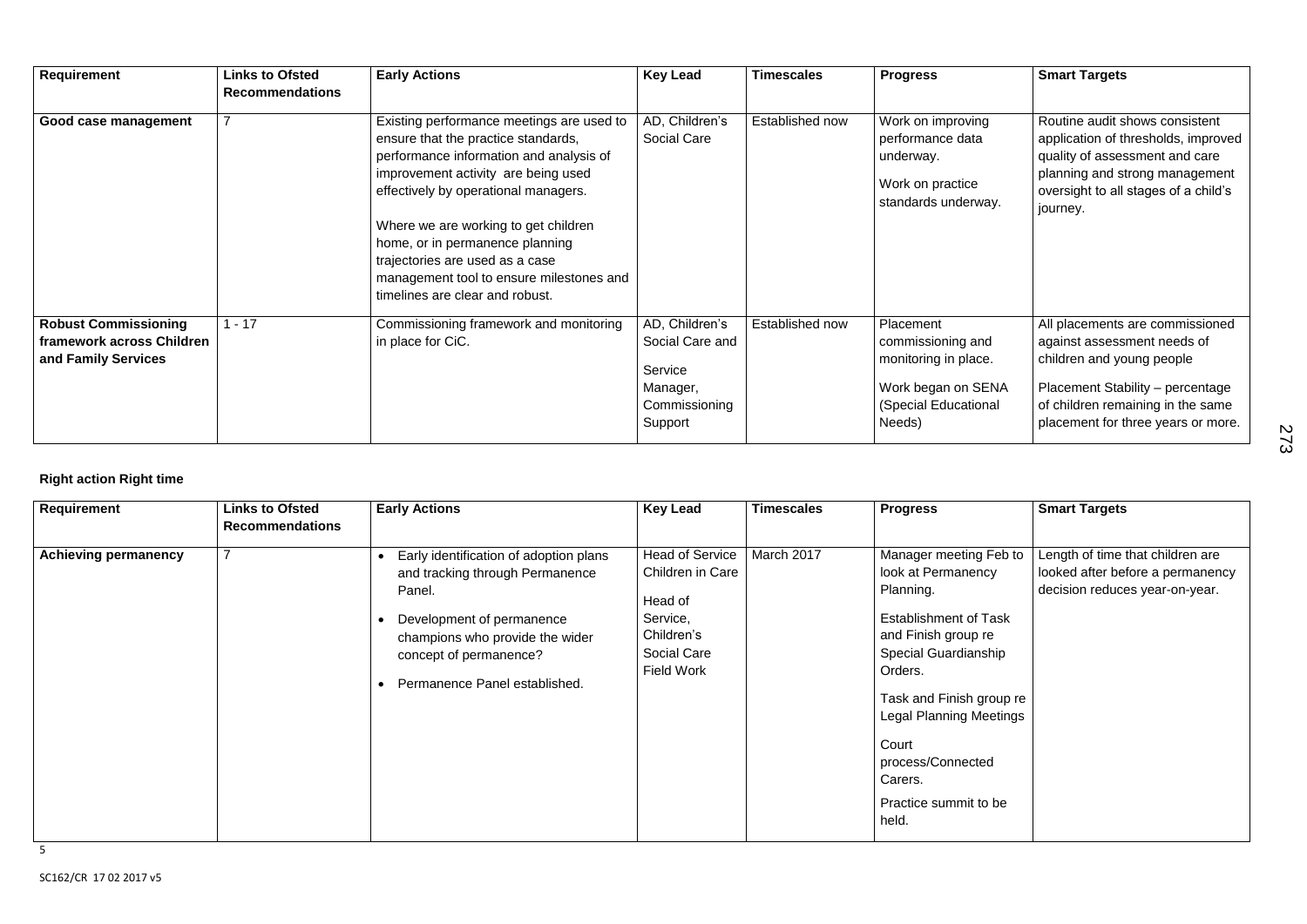| <b>Requirement</b>                                                                                | <b>Links to Ofsted</b> | <b>Early Actions</b>                                                                                                                                                                                                                                                                     | <b>Key Lead</b>                                                                                                            | <b>Timescales</b>                                     | <b>Progress</b>                                                                                                                             | <b>Smart Targets</b>                                                                                                                                                                                                                                              |
|---------------------------------------------------------------------------------------------------|------------------------|------------------------------------------------------------------------------------------------------------------------------------------------------------------------------------------------------------------------------------------------------------------------------------------|----------------------------------------------------------------------------------------------------------------------------|-------------------------------------------------------|---------------------------------------------------------------------------------------------------------------------------------------------|-------------------------------------------------------------------------------------------------------------------------------------------------------------------------------------------------------------------------------------------------------------------|
|                                                                                                   | <b>Recommendations</b> |                                                                                                                                                                                                                                                                                          |                                                                                                                            |                                                       |                                                                                                                                             |                                                                                                                                                                                                                                                                   |
| <b>Pathway plans</b>                                                                              | 12                     | Structure review for Children in Care                                                                                                                                                                                                                                                    | Head of                                                                                                                    | Feb 2017                                              | Structure and resources                                                                                                                     | Proportion of children in care and                                                                                                                                                                                                                                |
|                                                                                                   | 6                      | Plans are informed by up to date<br>assessments.<br>Plan audit-commissioned through<br>$\bullet$<br>Quality Assurance audit model<br>Review role of PA and number<br>required.<br>Review NEET (Not in Education,<br>Employment or Training) strategy to<br>ensure focus on Care Leavers. | Service,<br>Children in Care<br>Service<br>Manager, CiC<br>and Post<br>Permanence<br>Support                               | April 2017                                            | being considered<br>(Feb/March 17)                                                                                                          | care leavers in education,<br>employment or training increases<br>year-on-year.                                                                                                                                                                                   |
| <b>Ensure Strong Front door</b><br>including Out of Hours<br><b>Service</b>                       | $\overline{2}$         | Action Plan and resource in place.<br><b>Review processes</b>                                                                                                                                                                                                                            | AD, Children's<br><b>Social Care</b><br>Head of<br>Service,<br>Children's<br><b>Social Care</b><br><b>Field Work</b>       | Immediate action                                      | Capacity in place.<br>To oversee<br>improvement.<br>Review of Out of Hours<br>rota and structure to<br>ensure the best possible<br>service. | Improved timeliness from contact<br>to completion of assessment.<br>Routine audit shows consistent<br>application of thresholds, improved<br>quality of assessment and care<br>planning and strong management<br>oversight to all stages of a child's<br>journey. |
| <b>SGO (Special</b><br><b>Guardianship Order) and</b><br>Post adoption and<br>therapeutic support | 8, 11                  | Post adoption plan audit<br><b>Review of CAMHS contract</b><br>Introduction of consultation hubs<br>$\bullet$<br>Adoption website (Core offer and<br>community links)<br>Offer to birth parents is in place<br>$\bullet$                                                                 | Head of<br>Service,<br>Children in Care $\vert$ May 2017<br>Service<br>Manager,<br>Fostering,<br>Adoption &<br>Sufficiency | Jan 2017<br><b>June 2017</b><br>Jan 2017<br>Sept 2017 | Proposal to DMT<br>implemented.<br><b>CAMHS</b> contract review<br>underway.<br>Therapeutic offer to<br>parents procedure<br>amended.       | Number of appropriate and<br>proportionate post adoption<br>support packages increases year-<br>on-year.<br>Number of support packages<br>offered to birth parents increases<br>year-on-year.                                                                     |
| <b>NEET</b><br>Young people enjoy<br>education, employment<br>and training.                       | 15                     | <b>Revised NEET Strategy</b><br><b>Reviewed IAG contract</b><br>Implemented new LC team                                                                                                                                                                                                  | Head of<br>Service,<br>Children in Care<br>Service<br>Manager, 16-<br>19/25 Learning                                       | March 2017<br>March 2017<br><b>June 2017</b>          |                                                                                                                                             | Proportion of children in care and<br>care leavers in education,<br>employment or training increases<br>year-on-year.                                                                                                                                             |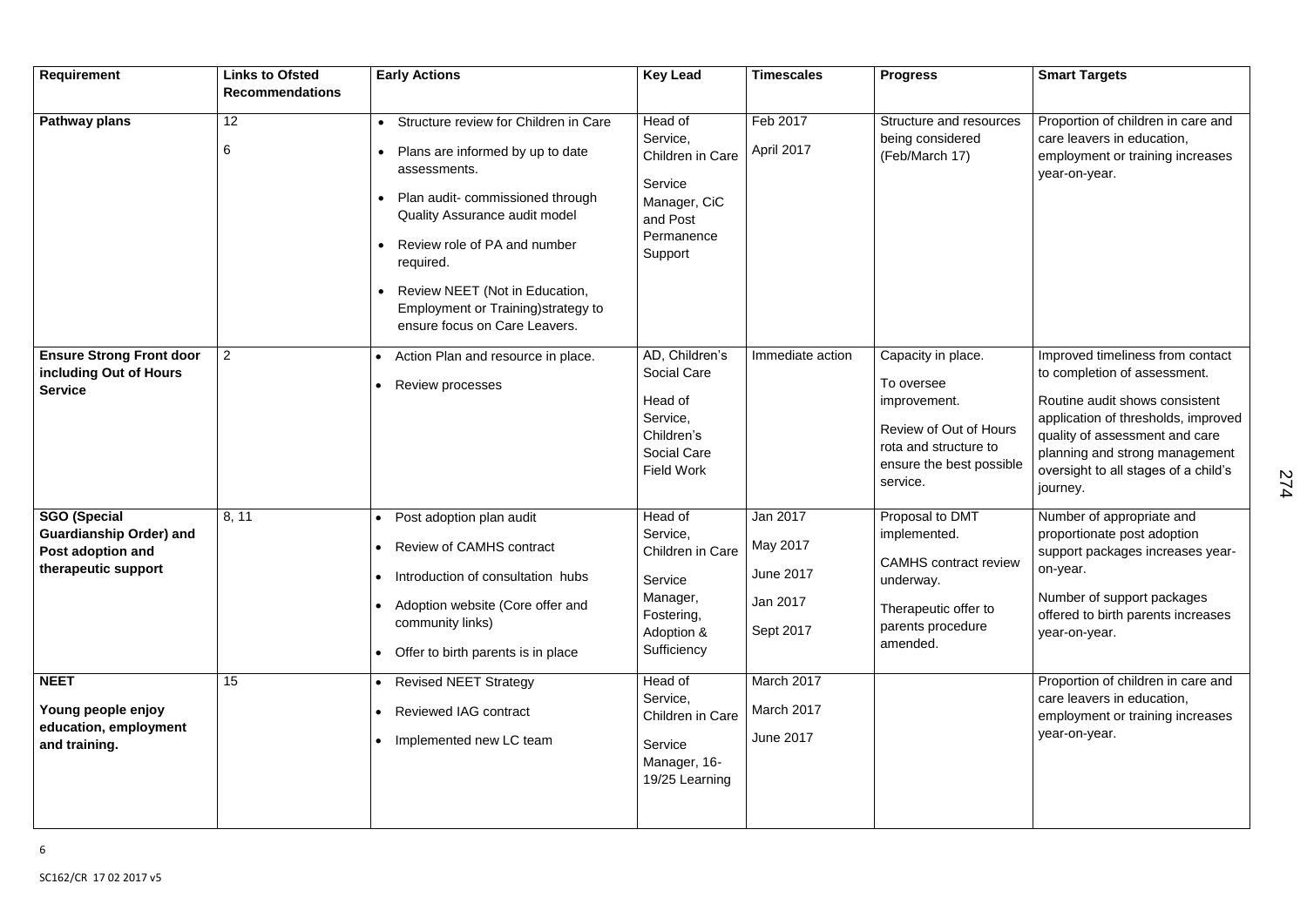| <b>Requirement</b>                                                                                                          | <b>Links to Ofsted</b><br><b>Recommendations</b> | <b>Early Actions</b>                                                                                                                                                                                                               | <b>Key Lead</b>                                                                                                           | <b>Timescales</b> | <b>Progress</b>                                                                                               | <b>Smart Targets</b>                                                                                                                                                                                                                                                                                                                    |
|-----------------------------------------------------------------------------------------------------------------------------|--------------------------------------------------|------------------------------------------------------------------------------------------------------------------------------------------------------------------------------------------------------------------------------------|---------------------------------------------------------------------------------------------------------------------------|-------------------|---------------------------------------------------------------------------------------------------------------|-----------------------------------------------------------------------------------------------------------------------------------------------------------------------------------------------------------------------------------------------------------------------------------------------------------------------------------------|
| <b>Edge of Care</b><br>(Help to keep families<br>together)<br>Linked to quality of<br>support to Children in<br><b>Need</b> | 14<br>16                                         | Review model and service specification to<br>manage edge of care work.                                                                                                                                                             | Head of<br>Service,<br>Children's<br><b>Social Care</b><br><b>Field Work</b>                                              | March/April 17    | Review underway.                                                                                              | Routine audit shows consistent<br>application of thresholds, improved<br>quality of assessment and care<br>planning and strong management<br>oversight to all stages of a child's<br>journey.                                                                                                                                           |
| <b>Child Protection</b><br>planning/permanency                                                                              |                                                  | Focus on-<br>Percentage of children subject to a repeat<br>child protection plan for a second or<br>subsequent time reduces year-on-year<br>Length of time children are subject to a<br>child protection plan reduces year-on-year | Head of<br>Service,<br>Safeguarding<br>Assurance<br>Head of<br>Service,<br>Children's<br>Social Care<br><b>Field Work</b> | March 2017        | Children in Need<br>practice guidance in<br>place.<br>Task and Finish Group<br>(multi-agency)<br>established. | Percentage of children subject to a<br>repeat child protection plan for a<br>second or subsequent time<br>reduces year-on-year.<br>Length of time children are subject<br>to a child protection plan reduces<br>year-on-year.<br>Length of time that children are<br>looked after before a permanency<br>decision reduces year-on-year. |

#### **Policy and Performance**

| <b>Requirement</b>                                           | <b>Links to Ofsted</b> | <b>Early Actions</b>                                                                                                                                                                       | <b>Key Lead</b>                         | <b>Timescales</b> | <b>Progress</b>                                                      | <b>Smart Targets</b>                                                                    |
|--------------------------------------------------------------|------------------------|--------------------------------------------------------------------------------------------------------------------------------------------------------------------------------------------|-----------------------------------------|-------------------|----------------------------------------------------------------------|-----------------------------------------------------------------------------------------|
|                                                              | <b>Recommendations</b> |                                                                                                                                                                                            |                                         |                   |                                                                      |                                                                                         |
| <b>Ensure policies supporting  </b><br>practice are in place | 8, 11, 12, 13, 15, 16  | Review/create policies or written<br>statements on:<br><b>Staying Put</b><br>$\bullet$<br>Care Leavers offer<br><b>Private Fostering</b><br>Adoption support offer<br><b>NEET</b> strategy | Head of<br>Service,<br>Children in Care | April 2017        | <b>Staying Put Policy</b><br>revised and signed offer<br>- SMT (Feb) | Performance indicators evidence<br>improving outcomes for children<br>and young people. |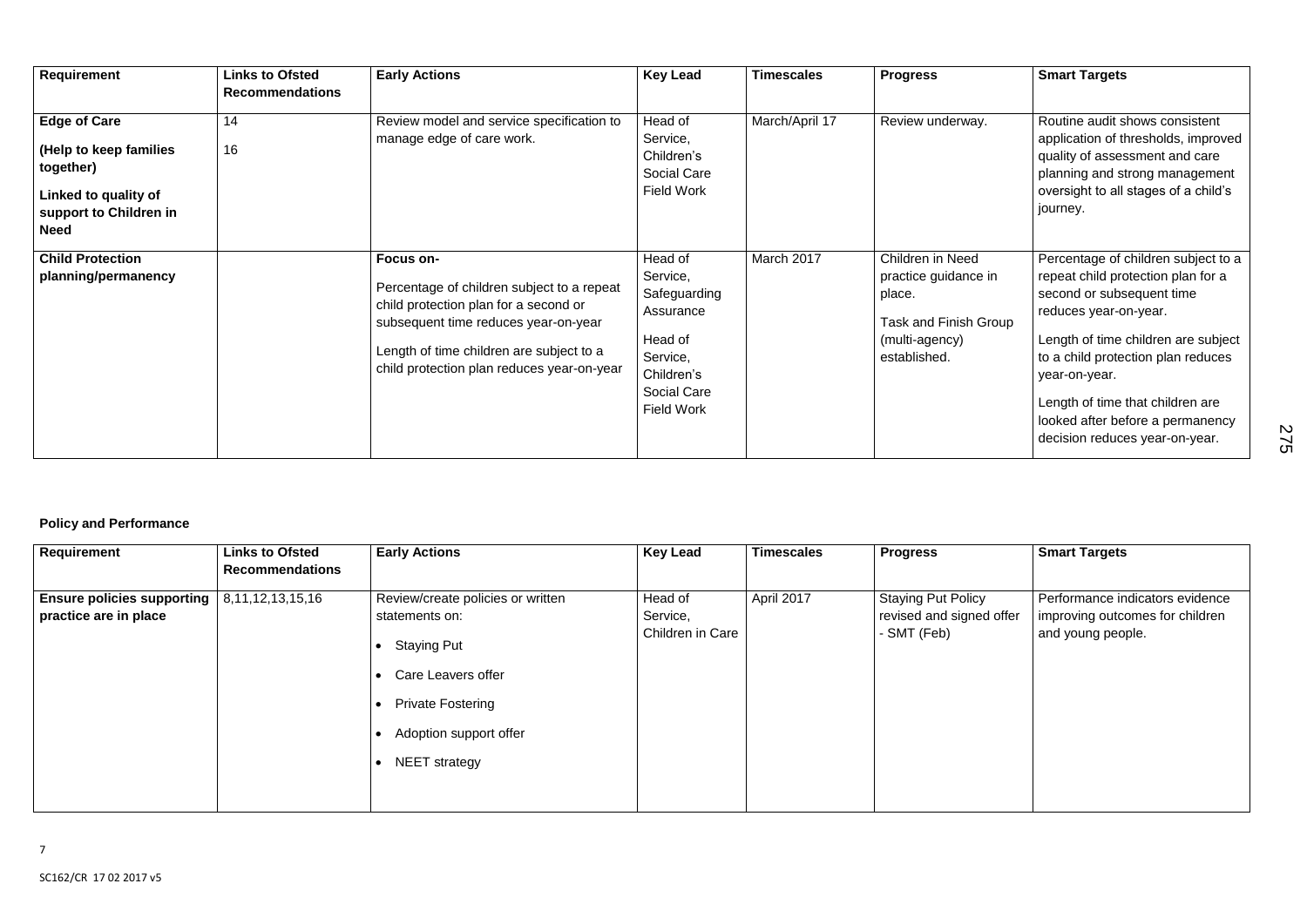| <b>Requirement</b>                                                                                                                                                 | <b>Links to Ofsted</b>                              | <b>Early Actions</b>                                                                                                                                                                                                                                                                                                                                                                                                                           | <b>Key Lead</b>                                    | <b>Timescales</b> | <b>Progress</b>                                                            | <b>Smart Targets</b>                                                                                                                                                                          |
|--------------------------------------------------------------------------------------------------------------------------------------------------------------------|-----------------------------------------------------|------------------------------------------------------------------------------------------------------------------------------------------------------------------------------------------------------------------------------------------------------------------------------------------------------------------------------------------------------------------------------------------------------------------------------------------------|----------------------------------------------------|-------------------|----------------------------------------------------------------------------|-----------------------------------------------------------------------------------------------------------------------------------------------------------------------------------------------|
|                                                                                                                                                                    | <b>Recommendations</b>                              |                                                                                                                                                                                                                                                                                                                                                                                                                                                |                                                    |                   |                                                                            |                                                                                                                                                                                               |
| Accurate performance data<br>is available for all areas of<br>service and to ensure that<br>progress is made on the<br>specific recommendations<br>made by Ofsted. | 1,2,3,4,6,7,9,10,11,12,1<br>3, 14, 15, 16           | Scope all performance data requirements<br>Design of performance reports<br>Test and implement new reports with<br>business.                                                                                                                                                                                                                                                                                                                   | Performance<br>consultant                          | June 17           | Scoping work underway                                                      | Performance indicators evidence<br>improving outcomes for children<br>and young people.                                                                                                       |
| All managers actively use<br>data to support monitoring<br>and service management                                                                                  | 1, 2, 3, 4, 6, 7, 9, 10, 11, 12, 1<br>3, 14, 15, 16 | SMT to ensure that service led<br>performance management is consistent<br>across all parts of the business                                                                                                                                                                                                                                                                                                                                     | Heads of<br>Service &<br>Performance<br>consultant | Feb 2017          | Performance meeting in<br>place<br>Performance reports<br>being delivered. | Performance indicators evidence<br>improving outcomes for children<br>and young people.                                                                                                       |
| All staff understand the<br>requirement of good<br>quality data and their role<br>in recording all information<br>in the right way                                 |                                                     | Work with business, BI and QAIF team to<br>identify and rectify existing errors in<br>system.<br>Service managers to lead and drive<br>everybody's changing behaviours to ensure<br>all are responsible and accountable for<br>their data.<br>Performance indicators evidence improving<br>outcomes for children and young people-<br>This is an element of the Quality Assurance<br>framework and will directly inform the audit<br>activity. | Heads of<br>Service &<br>Performance<br>consultant | March 2017        | Performance meeting<br>established.                                        | Performance indicators evidence<br>improving outcomes for children<br>and young people.                                                                                                       |
| <b>Management oversight to</b><br>ensure effective case<br>management and decision<br>making                                                                       | $\overline{2}$                                      | Create reports which show when children<br>have had management<br>oversight/supervision<br>Practice and Management standard clear<br>re expectation                                                                                                                                                                                                                                                                                            | Heads of<br>Service &<br>Performance<br>consultant | <b>June 2017</b>  | Scoping work underway                                                      | Routine audit shows consistent<br>application of thresholds, improved<br>quality of assessment and care<br>planning and strong management<br>oversight to all stages of a child's<br>journey. |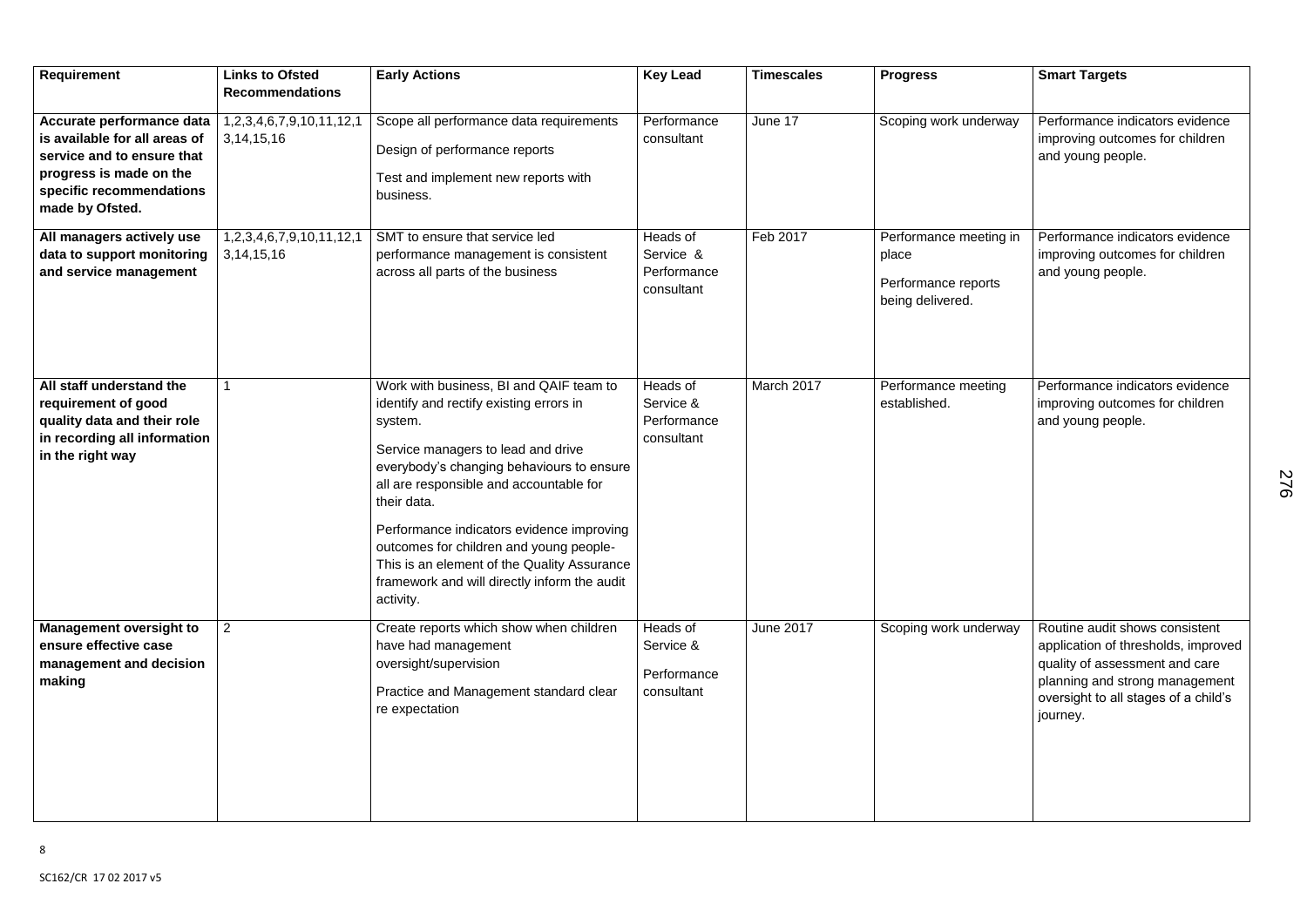| Requirement                                     | <b>Links to Ofsted</b><br><b>Recommendations</b> | <b>Early Actions</b>                                                                                                                                                                                                                                                                                                                                                                                                                 | <b>Key Lead</b>                                                                      | <b>Timescales</b>                     | <b>Progress</b>                                                                                                                                                                                                                                                  | <b>Smart Targets</b>                                                                                                                                                                                                                                                                     |
|-------------------------------------------------|--------------------------------------------------|--------------------------------------------------------------------------------------------------------------------------------------------------------------------------------------------------------------------------------------------------------------------------------------------------------------------------------------------------------------------------------------------------------------------------------------|--------------------------------------------------------------------------------------|---------------------------------------|------------------------------------------------------------------------------------------------------------------------------------------------------------------------------------------------------------------------------------------------------------------|------------------------------------------------------------------------------------------------------------------------------------------------------------------------------------------------------------------------------------------------------------------------------------------|
| Use of data to support<br>monitoring management | $1 - 17$                                         | Consultant commissioned to work with<br>all stakeholders to agree requirements<br>and deliver reports.                                                                                                                                                                                                                                                                                                                               | AD, Children's<br><b>Social Care</b><br>Performance<br>Consultant                    | <b>June 2017</b>                      | Principles underpinning<br>performance reporting<br>agreed.                                                                                                                                                                                                      | Performance indicators evidence<br>improving outcomes for children<br>and young people.<br>Routine audit shows consistent<br>application of thresholds, improved<br>quality of assessment and care<br>planning and strong management<br>oversight to all stages of a child's<br>journey. |
| <b>Caseload size</b>                            | 3                                                | Report on current position re caseload<br>sizes run monthly<br>Additional capacity (agency) across<br>First Response, Child Protection +<br>Supporting Families + Children with<br>Disabilities.<br>Review structure to see how best<br>response is deployed.<br>Recruitment strategy to be developed -<br>JDs rewritten/rolling progress of<br>adverts/reached with clear social work<br>offer.                                     | AD, Children's<br><b>Social Care</b>                                                 | Dec $\rightarrow$<br>March/April 2017 | Some additional capacity<br>but challenges of agency<br>availability.<br>Discussed developments<br>to have ongoing<br>recruitment.                                                                                                                               |                                                                                                                                                                                                                                                                                          |
| Up to date strategies in<br>place               | 13<br>15<br>11                                   | Private fostering strategy revised.<br>$\bullet$<br>• NEET strategy revised to be stronger re<br>vulnerable group. Proportion of children<br>In care and care leavers in education,<br>employment or training increases year-<br>on-year<br>Staying Put Policy revised.<br>Post adopted support offer reviewed.<br>$\bullet$<br>Number of appropriate and<br>proportionate post adoption support<br>packages increases year-on-year. | Head of<br>Service,<br>Children in Care<br>Service<br>Manager, 16-<br>19/25 Learning | March 2017                            | $Private$ fostering $-$<br>annual report and<br>communication strategy<br>agreed.<br>NEET policy under<br>review.<br><b>Staying Put Policy</b><br>revised Feb 2017.<br>Participation support<br>Jan/Feb 2017<br>DMT paper – resource<br>request (March/April 17) | Improved timeliness from contact<br>to completion of assessment.<br>Routine audit shows consistent<br>application of thresholds, improved<br>quality of assessment and care<br>planning and strong management<br>oversight to all stages of a child's<br>journey.                        |